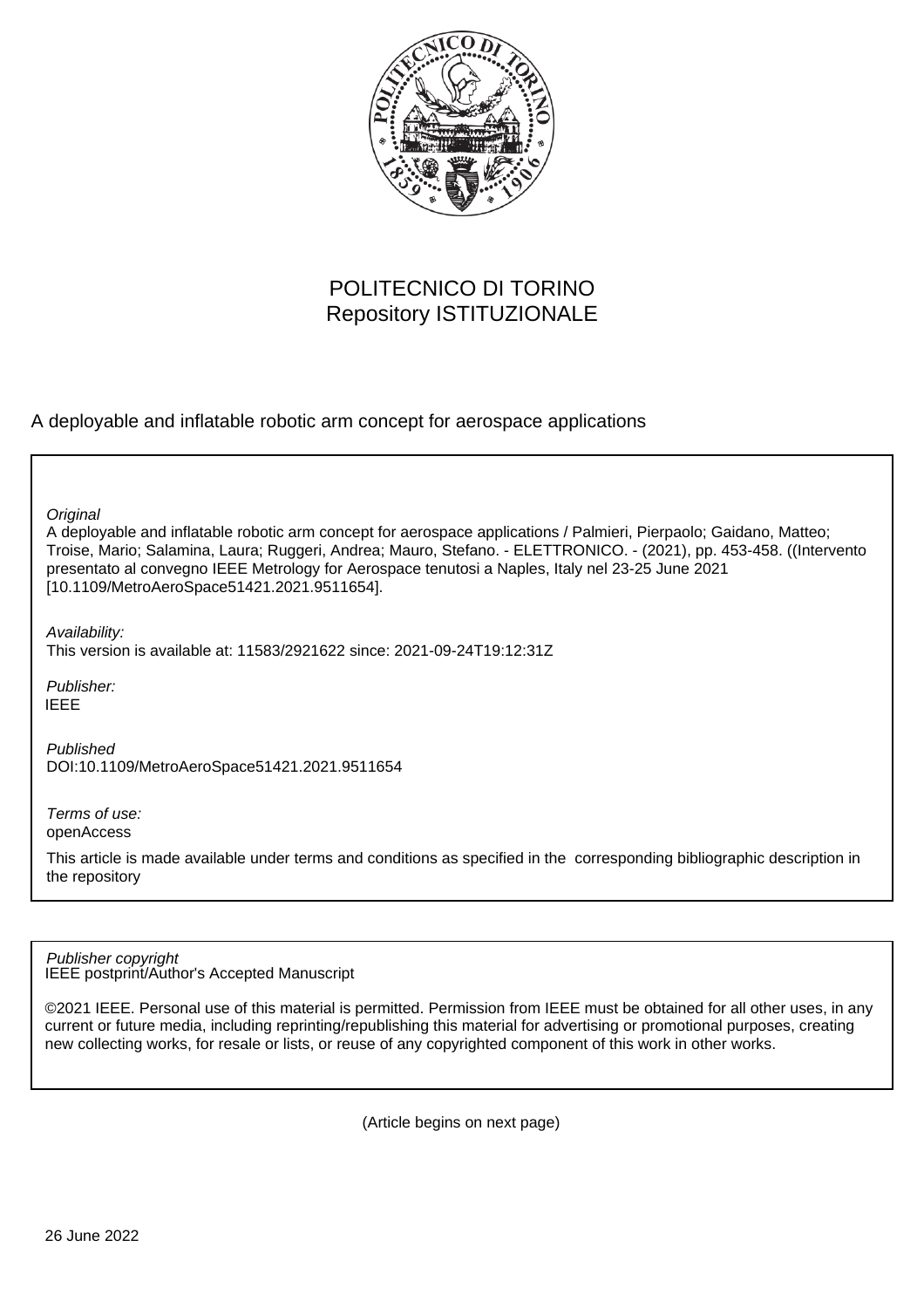# A deployable and inflatable robotic arm concept for aerospace applications

Pierpaolo Palmieri *Department of Mechanical and Aerospace Engineering Politecnico di Torino*  Turin, Italy pierpaolo.palmieri@polito.it

Laura Salamina *Department of Mechanical and Aerospace Engineering Politecnico di Torino*  Turin, Italy laura.salamina@polito.it

Matteo Gaidano *Department of Mechanical and Aerospace Engineering Politecnico di Torino*  Turin, Italy matteo.gaidano@polito.it

Andrea Ruggeri *Department of Mechanical and Aerospace Engineering Politecnico di Torino*  Turin, Italy andrea.ruggeri@studenti.polito.it

Mario Troise *Department of Mechanical and Aerospace Engineering Politecnico di Torino*  Turin, Italy mario.troise@polito.it

Stefano Mauro *Department of Mechanical and Aerospace Engineering Politecnico di Torino*  Turin, Italy stefano.mauro@polito.it

*Abstract***—The interest in soft systems for space missions represents a growing trend in recent years. The development of inflatable robots, combined with the improvement of deployment mechanisms, allows to build novel lightweight and deployable robotic manipulators. In several space applications, the use of soft robots could minimize bulk and mass, reducing space mission costs. The main challenges in soft robotics are the control of the system and the exertion of high forces. In this manuscript, the concept of an inflatable manipulator with two inflatable links and three degrees of freedom is proposed. After a review about the possible materials to be used for the inflatable parts, the robot mechanical structure, the deploying strategy and the pneumatic line are presented. Then, an elastostatic approach is proposed to model the robot with the aim of developing its control. The last section shows preliminary experimental tests performed on the link prototype with the purpose to evaluate a static characterization in relation to the supplied pressure. Results suggest the validity of the adopted approach to model the system and clarify the pressure influence about the system performances. The study puts the basis for the development of the first prototype of the robotic system.** 

*Keywords—soft robotics, deployable structures, multibody model, kinematics, space robotics.* 

# I. INTRODUCTION

Robots are becoming ubiquitous in industrial and structured environment and their presence in space missions is essential. The rigid structure of traditional robots allows great accuracy and, potentially, high force generation. However, rigid manipulators are heavy, and they require high payload capability if embarked on space vehicles.

The use of soft manipulators, i.e. robots built utilizing soft material, could better fit the requirements of space exploration instead, so it represents a growing trend in recent years. Their adaptability and low mass allow them to be used in a large variety of applications [1], as well as the ability to move on rough terrain, e.g. in extra-planetary environments [2] with different gravity level.

Space industry represents today one of the most fascinating field for soft robotics applications. Inflatable space structures, or 'space inflatables', are promising candidates for a wide range of space applications and their use is often a benefit [3]. As a matter of fact, in unstructured and not welldefined environments, as space ones, it is not sure that conventional rigid systems are the best choice to achieve the

desired task [4]. Systems made in soft materials can be easily transported in compact and lightweight packages, and can be inflated to be deployed, when required. The deployment transformation allows to reach a state in which the structures is stable and able to carry out loads.

Main disadvantages of these systems are low force production and difficulty in the control, also because of the non-linearities induced by large deformation in the material and by multiphysical coupling. The full kinematics and dynamics of the system are complex mechanics problems, difficult to tackle. The design of soft manipulators can span along all the spectrum between totally soft and rigid structures [4]. To develop a soft robot with desired features it is necessary to find a good tradeoff, choosing the appropriate material and actuation method.

Some of the most relevant projects in this field were the Mars Pathfinder inflatable airbag landing system [5], the Inflatable Antenna Experiment (IAE) [6] and an inflatable and rigidable solar array [7]. Despite the space inflatable booms have low deployment accuracy and post-development stability [8], their use allows to obtain high packaging ratio and they are extremely lightweight compared to other deployable technologies.

Soft robotics, using deployable robotic manipulators based on soft materials, permit to resolve aerospace issues. Concerning the design, inflatable manipulators are typically gathered in two categories: continuum [9] and articulated robot. The latter can consist of inflatable links with rigid [10] or variable stiffness joints [11] and completely soft structure with soft joints [12], e.g. using pneumatic [13, 14], or tendondriven actuators [15]. The design of a soft robot concerns its material, architecture, kind of actuation and control structure.

 Soft robots and traditional robots use different mechanisms to achieve the desired pose. Conventional robots usually have motorized or cable-driven joints, allowing for finite degrees of freedom for each rigid component. However, continuum soft robots distribute deformations over their soft components allowing for theoretically infinite degrees of freedom [9].

The use of soft joints leads to more complexity in the design and stiffness control of the actuator [16]. Nevertheless, the manipulators with inflatable links can be modeled considering traditional approaches developed for flexible link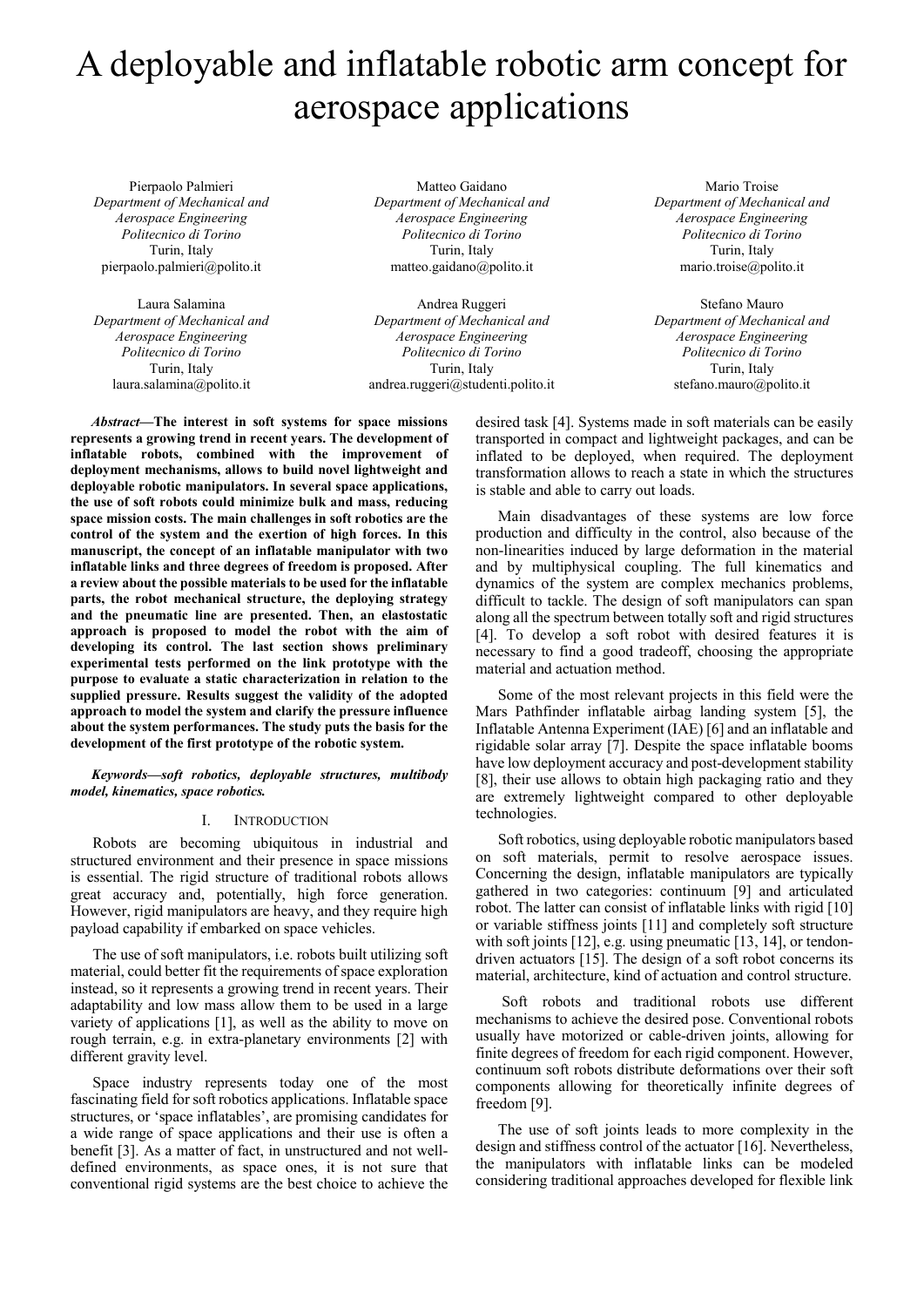arms [17], pseudo rigid bodies [18] and simplified small deflection assumptions [19]. The deployable and inflatable structures have advantages due to the low density and high storage efficiency, in space environment they must use a simple deployment mechanism.

Onboard application can also consider safe collaborative uses to help astronauts in their daily activities. Vision systems can provide safe workspace sharing [20, 21], while soft links can avoid any kind of damage in the event of an undesired impact and make possible their stowage in a limited volume when they are not used.

Historically, two main strategies have been used to design deployable systems: the first one involves mechanisms comprising interconnected bar elements [22, 23], the second strategy makes use of inflatable elements with pressure input [14]. The development of deployment mechanisms to package and deploy soft structures, ensuring its integrity [24] makes soft robots useful in hostile environments, such as the space. The inflatable deployable concept has the advantage to reduce the cost of space mission and possibility to build a very large space structures [25]. Winding and wrapping procedures are used both for space inflatable booms [26] and for soft robotic links [27] to effectively reduce the bulk of the system.

This work proposes a novel deployable and lightweight manipulator concept for space applications, consisting of a structure with two inflatable links and three rigid motorized joints. Tools or a 3 degrees of freedom wrist could be placed at the end-effector (EE) of the robot. In a previous work, load and pose estimation algorithms are proposed to calculate the inverse kinematics of the robot, considering the link deformations in relation to the supplied pressure [28]. The system involves a pneumatic line for inflation and deflation of the links. In the following, a review of the possible materials for the inflatable parts is presented; the robotic system is described, illustrating the pneumatic line, the deployment and the wrapping strategy for the robotic arm; an elastostatic approach is proposed to model the soft links and the experimental tests performed to characterize the robot are presented; in the end, results and conclusions are proposed.

# II. MATERIALS

Flexibility and low volume of packaging of inflatable structures are achieved using thin membranes of low elastic module and weight. Polymers are commonly adopted because of their flexibility and capability of pneumatic insulation. In addition, new polymeric materials with appropriate performances can be designed [29]. In aerospace applications, polymers are widely employed in several fields, e.g. adhesives, coatings, gaskets, space suites, Multi-Layer Insulation (MLI) [29-31].

On the other hand, the requests for material selection for space environment are challenging: the aggressive orbital environment imposes an accurate design of the components to contrast damaging factors. Extreme temperatures cause thermal curing and degradation, when high, and fragilization, when low; wide thermal cycles imply thermal fatigue and decohesion; atomic oxygen (AO) aggression involves oxidation of surfaces with loss of material and contamination; high vacuum produces outgassing; radiations from Sun and cosmic rays induce cross-linking and degradation; space debris, which could impact on surfaces, cause perforation [32- 34]. In addition, inflatable applications require the polymeric material to be resistant, flexible and not porous.

Since no polymers for inflatable applications could withstand all the damaging factors in space environment [29], composite materials are considered. This solution allows to combine several material properties, leading to an optimized design in terms of weight and performances. For inflatable robotic arm applications, the employment of coated fabrics has several advantages: fabrics offer structural stiffness and strength, while coating assure pneumatic insulation and protection of the fibers.

Common fibers adopted in space industry are aramid, liquid crystals, and PE, while coatings could be silicones, urethanes, polyesters and vinyles [29, 30]. Aramids offer good mechanical, thermal and radiation resistance, while they are vulnerable to outgassing; liquid crystals are quite resistant but are sensible to radiations; ethylene is a good trade-off between mechanical, thermal, radiation and outgassing resistance. Thermoplastic-polyurethane (TPU) is resistant to thermal, AO, radiation and outgassing effects; chloroprene presents comparable overall performances, but lower mechanical properties than TPU [35]; vinyl-chlorides like PVC are less resistant to radiations, AO and extreme temperatures, however their wide availability, lightweight and mechanical properties make them a good compromise for preliminary prototypes.

#### III. ROBOTIC SYSTEM

The robot consists in two inflatable links and three revolute joints actuated by electric motors. The structure of the extended configuration is shown in Fig.1.



Fig. 1. Schematic representation of the inflatable robot concept. Grey cylinders stand for the joints with electric motors and red parts stand for the inflatable links.

The links have cylindrical shape and are made of a soft material fixed to rigid cups that are connected to the joints. They are designed according to considerations discussed in the following about the influence of the internal pressure and the radius on the performances.

The joints consist of a structural part, that includes the motors. They will be manufactured throughout additive manufacturing techniques after a topological optimization design process that minimizes the weight, guaranteeing the resistance to loads at the same time.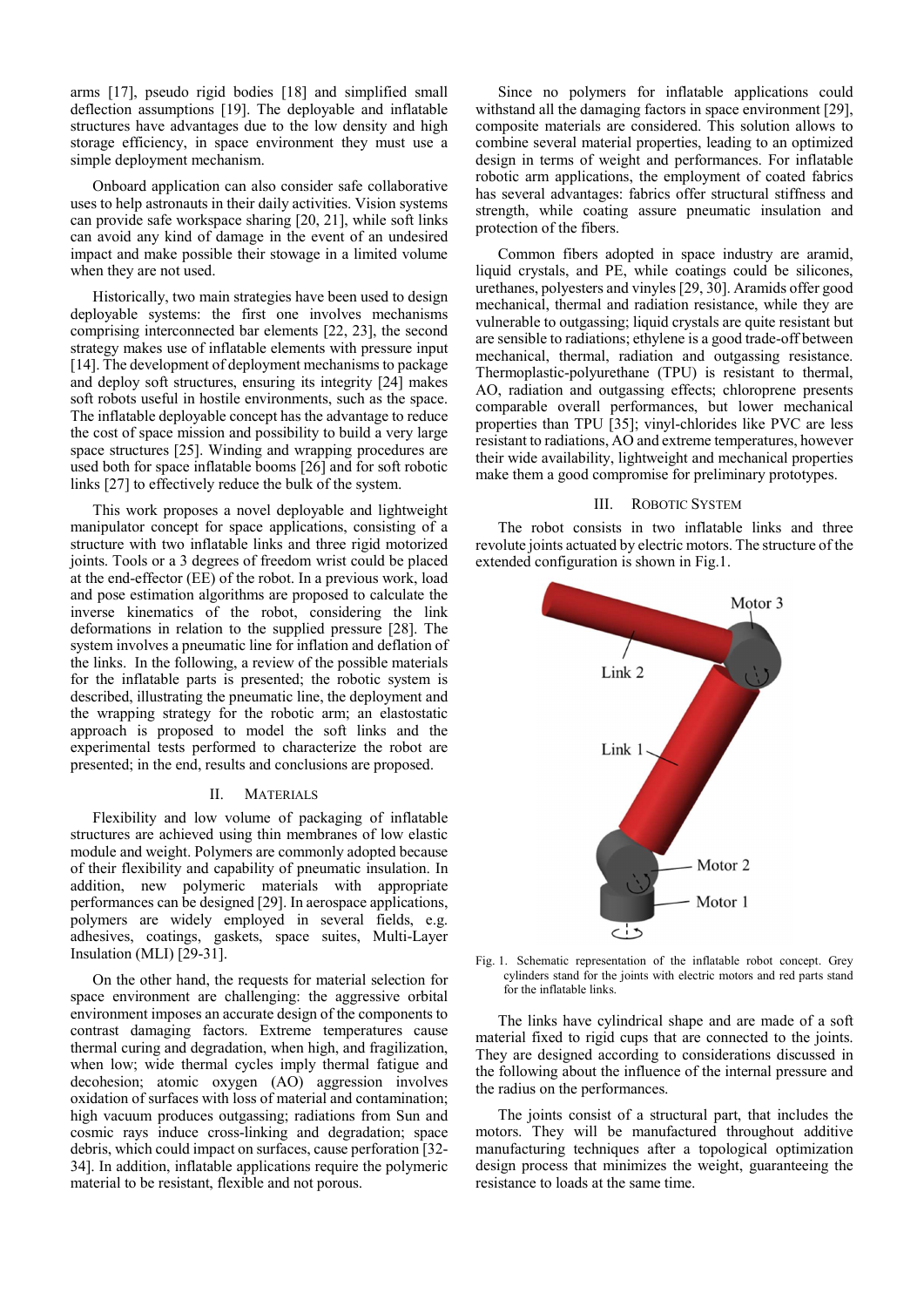The system includes a pneumatic line, responsible of the deployment phase. Once reached the deployed configuration, the pneumatic supply is cut off and the robot is ready for the working phase.

# *A. Pneumatic line*

A pneumatic line is designed to control the inflation and deflation stages. It consists in a pressurized tank, a reducing valve and two digital valves for each link. Some pressure gauges are expected to be positioned in critical points, e.g. the tank, after the reducing valve and inside the links. The system is shown in Fig. 2.



Fig. 2. Scheme of the pneumatic line, consisting of tank, reducing valve, four digital normally closed valves, pressure gauges and links.

The tank is made of composite materials to reduce its weight. Since the tank can admit pressure of  $p_s = 30 \text{ MPa}$ and links can show acceptable performance when pressure is higher than 10 kPa, the tank bulk is limited in relation to the dimension of the robot. Additional details about the influence of pressure will be provide in the following.

The pressure  $p<sub>S</sub>$  of the tank is regulated by a pressure reducing valve to the desired value  $p_R$  for the links. Moreover, having no requirements about the needed time for the inflation and deflation stages, small dimension digital valves can be selected. The valves are normally closed to ensure energy savings, as they are active only during the deployment or deflation phase. Each link is connected with a couple of valves. These valves allow the links to be isolated from the pneumatic line, inflated or deflated independently. As clarified in Fig. 2, the nomenclature, e.g.  $V_{lin}$ , of the valves allows to identify the link they are referred to (1 or 2) and the role they have when activated: "in" if they permit the inflation and "out" the deflation.

# *B. Deployment*

The possibility to inflate and deflate the robot allows to include it in a small box. The latter contains the robotic system when the links are in their deflated configuration. In Fig. 3 the stages of the deployment and withdrawing phases are presented. Fig. 3a shows how links and joints are arranged inside the box, and Fig. 3c represents the robot in its working configuration. Thanks to the flexibility of the material, the links can be wound around the shaft of the joint, so that the resulting volume is essentially the one of the joints. As the robot is conceived to have long links and compact joints, so that long distances can be reached, the dimensions of the box would be around the 20% of the size of the robot in its deployed configuration.



Fig. 3. Scheme of the stages for the deployment and withdrawing phases. a) deflated and retired configuration of the robot before inflation; b) first stage of the inflation phase; c) extended configuration; d) first stage of the withdrawing phase; e) deflated and retired configuration after deflation.

The deployment of the robot from the box is articulated in the following stages:

- In the starting configuration (Fig. 3a), link 1 and link 2 are deflated and wound around the shafts of joint 2 and joint 3, respectively.
- The link 2 is unrolled through the action of the motor of the joint 3, and it is inflated with the air supply, activating the valve  $V_{2in}$ , to assume the deployed form (Fig. 3b).
- Subsequently, the link 1 is unwound utilizing the motor 2 and inflated (Fig. 3c), commuting the valve  $V_{1in}$ .

After the deployment phase, the robot reaches its working configuration (Fig. 3c). When the withdrawing of the robot is necessary, the following steps are expected:

- The link 2 is deflated, through the commutation of the valve  $V_{2out}$ , and rolled around the shaft of the joint by using the motor 3 (Fig. 3d).
- Then, the link 1 is deflated activating the valve  $V_{1\text{out}}$ , and rolled around the shaft through the motor 2. (Fig. 3e)

The robot comes back to its starting configuration and can be stored in the box.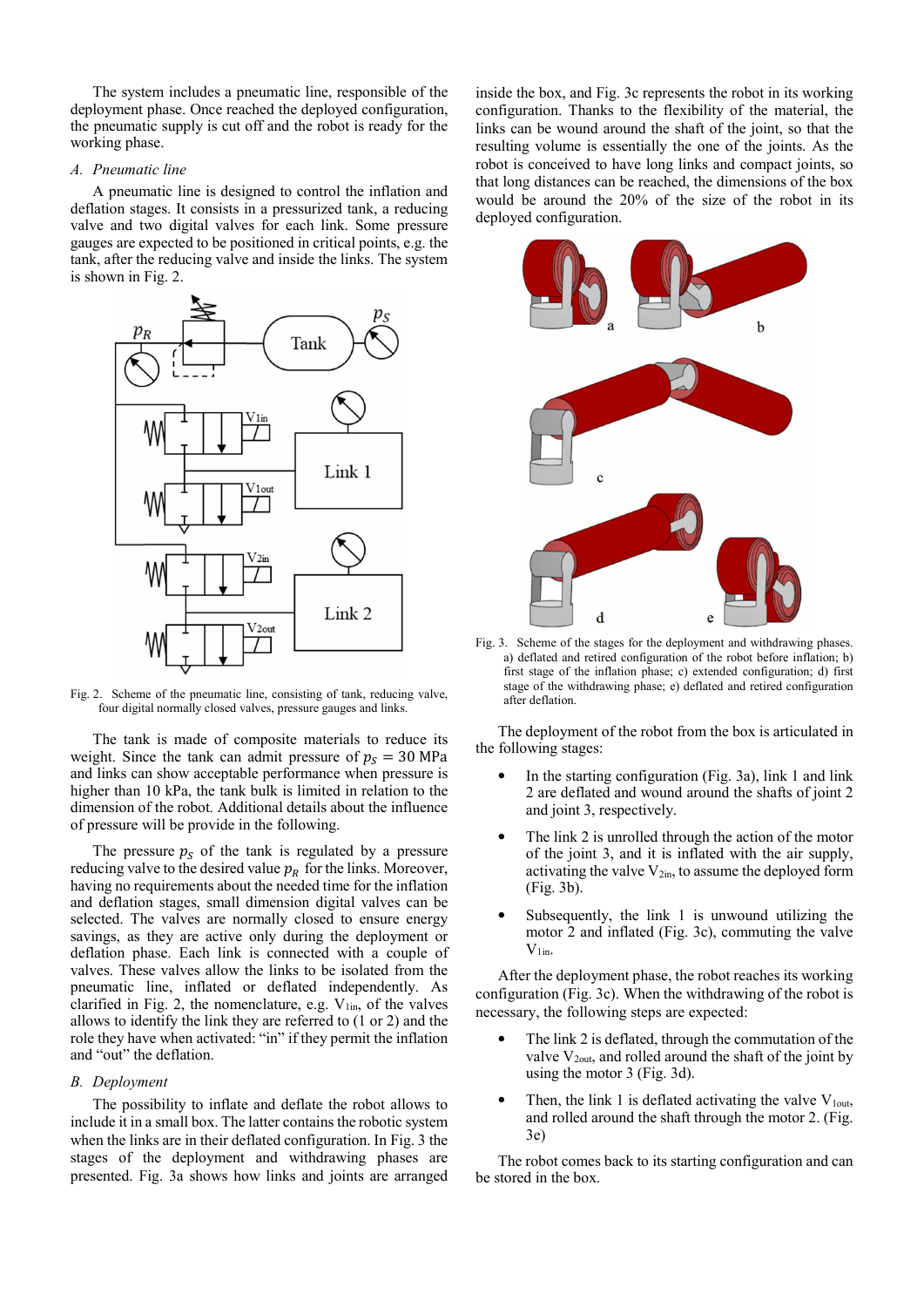The motors that enable to wind and unwind the links around the shaft are the same used for controlling the robotic arm.

#### IV. ELASTOSTATIC MODEL

The system is considered as an anthropomorphic soft arm, consisting of two inflatable links and three joints. In this section the links are assumed pressurized. The links are considered as pseudo-rigid bodies, as in Fig. 4. Each cylindrical link is modelled as two rigid bodies with length  $l_1$ and  $l_2$ , connected by a torsional spring, described by the linear relation:

$$
k\vartheta = \tau \tag{1}
$$

where k is the spring stiffness,  $\vartheta$  the angular deflection and  $\tau$ the reaction torque.



Fig. 4. Inflatable link pseudo-rigid body model, 2D scheme.

As the air pressure maintains the link walls stressed, the model described is a valid approximation of the link behavior. However, it is possible to define the wrinkling moment as the bending load for which the first wrinkles appear. When the structure reaches the wrinkling moment an increase in deflection is obtained without a significant increase in the moment reaction.

In literature, several formulations are proposed for the wrinkling moment estimation [36]. In this work, the following formulation [37] is used to estimate the wrinkling moment  $M_w$ :

$$
M_w = \frac{\pi}{4} \pi p r^3 \tag{2}
$$

where  $p$  is the differential pressure between the inner and outside part of the link, and  $r$  is the radius.

The inflatable link model evaluates the deflections along two orthogonal axes, neglecting torsional deformations. Therefore, two virtual torsional springs are considered for each link. The robotic arm, with the introduction of the pseudo rigid body model for the inflatable links, reaches 7 degrees of freedom: 3 for the actuated joints and 2 for each link introduced by the virtual springs.

# V. EXPERIMENTAL CHARACTERIZATION

An experimental campaign was carried out to validate the model and develop a methodology to characterize an inflatable link. The experimental set-up and the prototype are shown in Fig. 5. The link prototype is manufactured using a soft PVC reinforced foil, folded over itself to obtain a pipe and fixed by using glue. The extremities are closed with two rigid PVC caps and fixed with seals and metallic bands.

The link is fixed to a dedicated support and considered as cantilever. A UR5 robot, equipped with a force sensor and a custom probe, is used to deflect in a precise and repeatable way the link. Then, a map with deflections and applied forces is built. The pressure is maintained constant during the test using a pressure regulator and measured using a pressure sensor.

The tests are performed on a link with 55 mm of radius and  $600$  mm long, using pressure values in the range  $10 - 60$ kPa.



Fig. 5. Experimental set-up for inflatable link characterization using a collaborative robot.

#### VI. RESULTS

The experimental tests have been post-processed to deduce the static characteristic of the inflatable link. In Fig. 6 the experimental data of a specific test, are shown, underling the characteristic function between the angular deformation and the applied torque. Results refer to a test with the pressure of the link set at 20 kPa. The following considerations can be considered valid for all the tests. The theoretical wrinkling moment  $M_w$  is shown.



Fig. 6. Experimental results and linear regression approximation of the test of the inflatable link pressurized at 20 kPa.

The trend of the points below the wrinkling moment level can be considered linear, so a linear regression is performed. As the points over the wrinkling moment level show an asymptotic tendency that highlights the link inability to support greater loads, in a simplified way a saturation is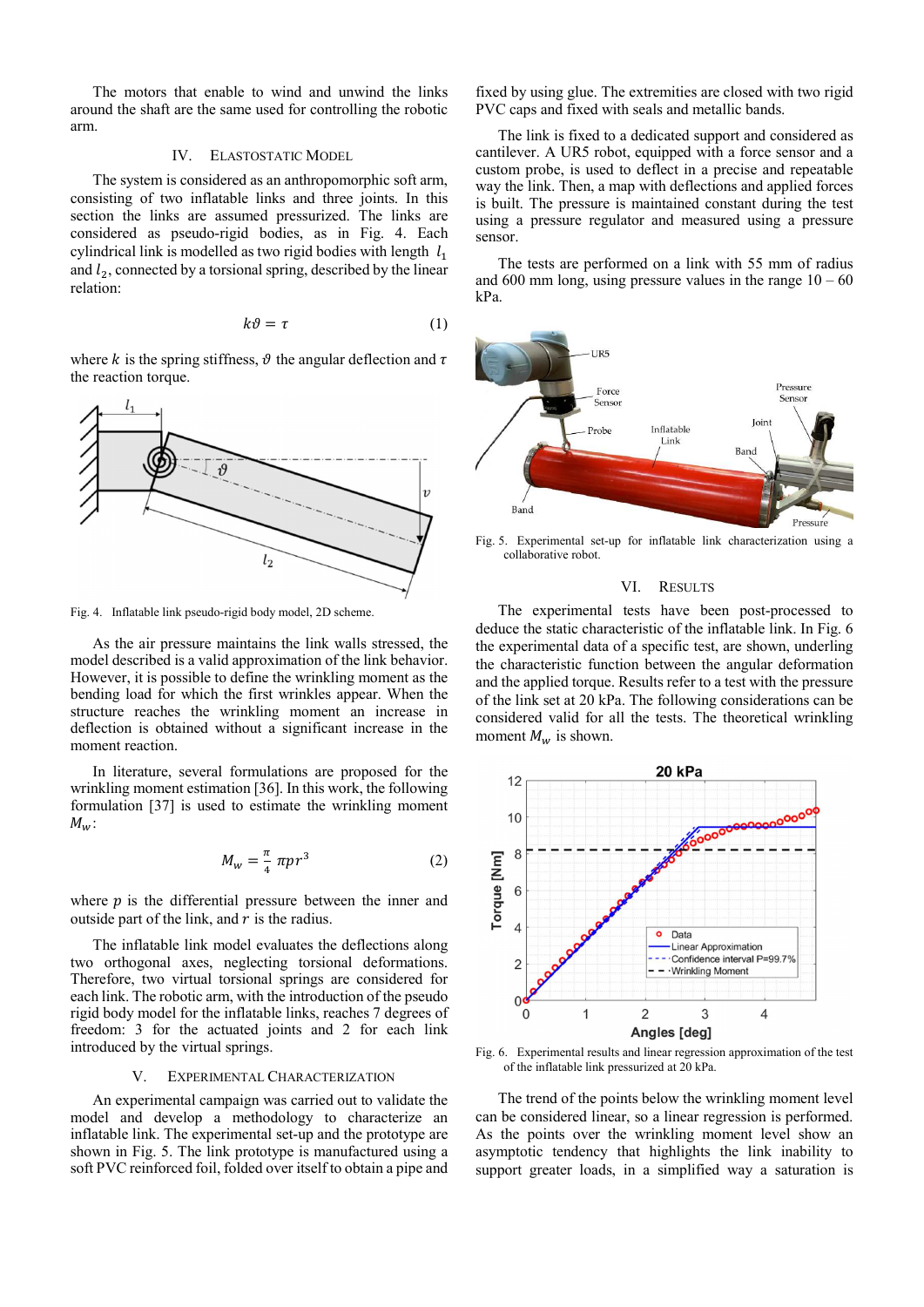assumed. The saturation level  $M_{max}$  has been calculated by average of the moment values of the remaining points.

The linear regression permits to evaluate the virtual spring stiffness *k* for each test at different pressures. Results shown in Table 1 suggest there is not an evident dependency of the bending stiffness *k* on the pressure in the investigated range. On the contrary the pressure establishes the maximum moment the structure can held. The trend of the calculated maximum torque and theoretical wrinkling moments is comparable.

| p<br>(kPa) | k<br>(Nm/rad) | $M_{max}$<br>(Nm) | $M_{w}$<br>(Nm) |
|------------|---------------|-------------------|-----------------|
| 10         | 183           | 5.0               | 4.1             |
| 20         | 187           | 9.5               | 8.2             |
| 30         | 156           | 15.0              | 12.3            |
| 40         | 174           | 18.8              | 16.4            |
| 50         | 169           | 21.8              | 20.5            |
| 60         | 167           | N/A               | 24.6            |

TABLE I. STIFFNESS AND MAXIMUM MOMENT ESTIMATION

In Fig. 7, an example of wrinkle onset is shown. The winkles occur in the weakest region of the link, due to the application of the external force that results in a bigger moment than the wrinkling moment  $M_{\rm w}$ .



Fig. 7. Example of appearance of wrinkles during the tests. In the enlargement in evidence, it is shown the winkles from a different perspective.

#### VII. DISCUSSION

Results demonstrate that the links have a linear behavior in terms of deflection when they are exposed to a lower moment than the wrinkling moment  $M_w$ . Equation (2) effectively predicts the wrinkling moment and the limit of the linear characteristic of the links. Assuming to define as working conditions for the robot the range in which wrinkles are absent, (2) allows to determine the trade-off for the payload, the dimensions of the links and the pressure necessary for the inflation.

A first prototype of the robot, for laboratory testing, so considering the presence of gravity, will be built using, as link 2, the link used in the experiments of the present paper having radius of 55 mm and, as link 1, a link with the same length and radius of 85 mm. With this configuration, setting a relative pressure of 30 kPa, the robot could support a payload of 2 kg.

The manufacturing of the link will avoid the use of seals and metallic bands to move to a simpler solution with caps fixed by glue, guaranteeing a more feasible air isolation and stress resistance, although renouncing to the versatility in terms of assembly easiness of the current solution.

For aerospace applications, assuming the length of the links of 5 m, a force of 5 N applied through the tool center point, an absolute pressure of 30 kPa, and considering slow motion in the space, the radius of links 1 and 2 should be 80 mm and 100 mm, respectively, in a conservative design.

# VIII. CONCLUSIONS

This paper presented a novel concept of a deployable robotic arm with two inflatable links and three electric motors. The robot proposed is meant to be enclosed in a package and deployed only when necessary. In its working configuration, the robot is disconnected from air supply.

A review of possible materials to be used for the inflatable links was performed underlining the critical aspects. The deployment and withdrawing strategies were discussed, assuming precise geometrical features of the joints and the use of electric motors. Then, a pseudo-rigid body model is used to describe to behavior of the soft links through an elastostatic approach.

The prototype of the inflatable link was built and statically characterized according to the presented model. Results showed how the supplied pressure determines the maximum torque the link can support, defining the limits of the elastostatic model applicability. Therefore, the wrinkling moment of each link defines the working conditions for the robot, defining the design criteria for the development of the first prototype.

Further works should investigate the dynamic behavior of the links, develop the prototype of the overall system, and validate the deployment strategy. In addition, control algorithms should be implemented, using built-in sensors as Inertial Motion Units (IMU), flex sensors, or computer vision and sensor fusion strategies.

# **REFERENCES**

- [1] C. Feifei, M. Y. Wang. "Design Optimization of Soft Robots: A Review of the State of the Art." IEEE Robotics & Automation Magazine*,* 2020, vol. 27(4), pp. 27-43.
- [2] G. Methenitis, D. Hennes, D. Izzo, A. Visser. "Novelty search for soft robotic space exploration." In Proceedings of the 2015 annual conference on Genetic and Evolutionary Computation, Madrid, Spain, 2015.
- [3] G. E Fenci, N. G. Currie. "Deployable structures classification: A review." International Journal of Space Structures, 2017, vol. 32(2), pp. 112–130.
- [4] J. Hughes, U. Culha, F. Giardina, F. Guenther, A. Rosendo, F. Iida. "Soft Manipulators and Grippers: A Review." Frontiers in Robotics and AI*,* 2016, vol. 3.
- [5] D. Cadogan, C. Sandy, M. Grahne. "Development and evaluation of the mars pathfinder inflatable airbag landing system." Acta Astronautica, 2002, vol. 50(2), pp. 633–640.
- [6] R.E. Freeland, G.D. Bilyeu, G.R. Veal, M.D. Steiner, D.E. Carson. "Large Inflatable Deployable Antenna Flight Experiment Results." Acta Astronautica, 1997, vol. 41(4), pp. 267-277.
- [7] G. T. Williams, P. K. Malone, F. J. Jankowski, G. J. Jr. Vendura. "Developing an Inflatable Solar Array." Developing an Inflatable Solar Array, 1992.